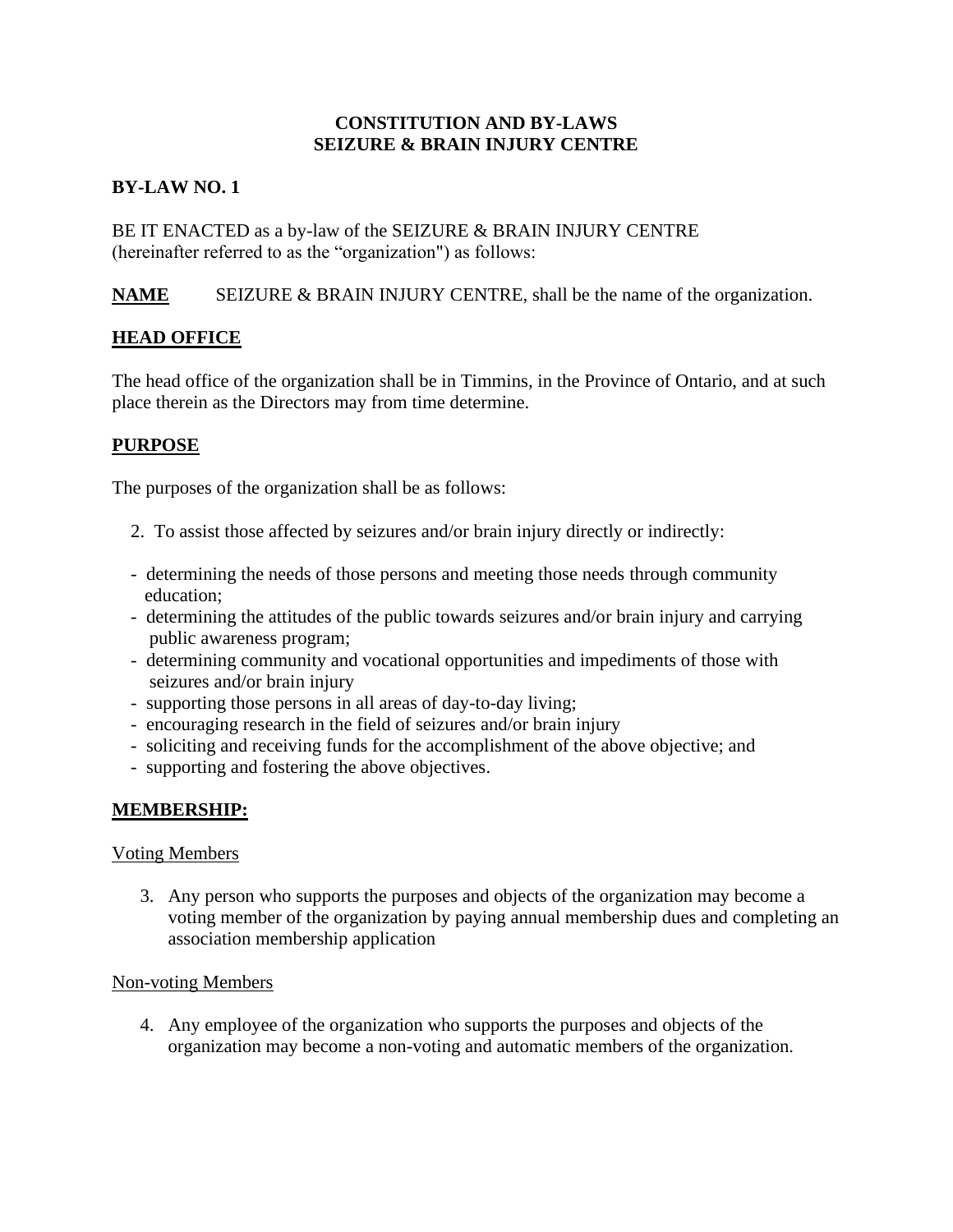### Life-Membership

5. The Board of Directors of the organization may confer Life Membership in the organization on any person who has contributed long and distinguished service to the organization. Life members shall have all the rights and provisions of voting members, but shall not be required to pay annual membership dues.

### Honorary Life Membership

 6. The Board of Directors of the organization may bestow Honorary Life Membership in the organization to any person who has made an outstanding contribution to the organization. Honorary Life Members shall have none of the rights and privileges of members and shall not be required to pay annual membership dues. Honorary Life Members shall have no vote at meetings of the organization.

#### Annual Membership Dues

7. The amount of the annual membership dues of the organization may be established from time to time by the Board of Directors, but any resolution of the Board of Directors respecting annual dues shall not be effective until confirmed by a resolution of the members at an annual meeting or a general meeting of members. In order to be eligible to vote at a general and annual meeting, a membership must be purchased

#### Termination of Membership

8. Membership in the organization shall not be transferrable and shall cease to exist upon a member's non-payment of annual membership dues, verbal resignation provided to the Executive Director or death.

# **ANNUAL GENERAL MEETING**

 9. The annual meeting of the organization after shall be held in June each year and at such place within the City of Timmins at such time as the Board of Directors may determine.

At the annual meeting:

- a) a report of the activities of the organization for the previous year, the audited financial statements of the organization and the Auditor's report shall be presented,
- b) new By-Laws and amendments to, or revocations of existing By-Laws passed by the Board of Directors in the previous year shall be presented for confirmation by the members,
- c) the Board of Directors may present such other information or material relating to the organizations affairs as, in the opinion of the Board of Directors, is of interest of, or importance to the members,
- d) members' agenda items of which the Executive Secretary of the organization has received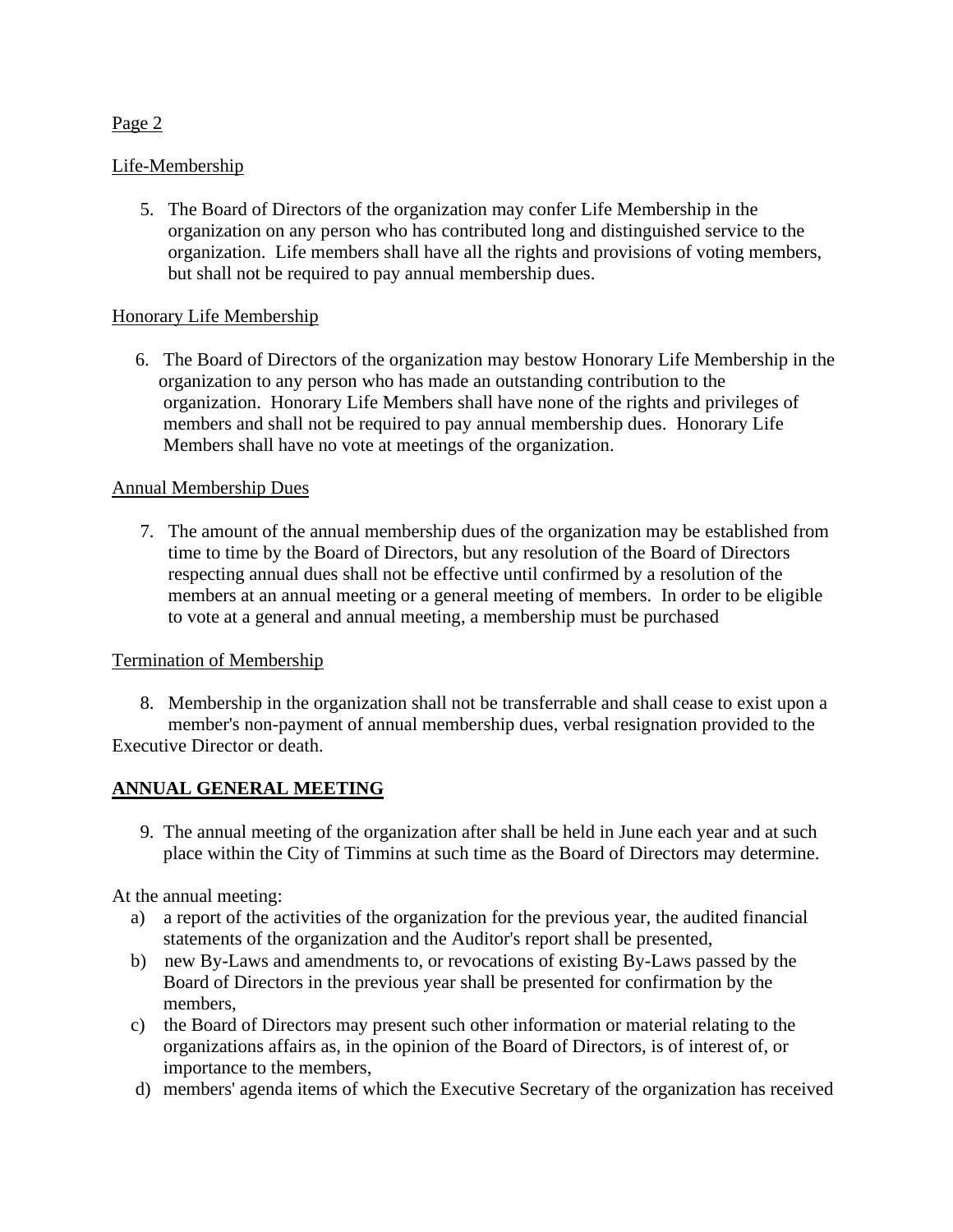notice 14 days prior to the Annual General meeting, shall be addressed,

# Page 3

- e) a new Board of Directors shall be elected, in accordance with Article 20,
- f) auditors shall be appointed for the ensuing year.

#### Nominating Committee

 10. A nominating Committee shall be established and an advertisement for Board Nominations will be advertised as per policy. Nominations will not be accepted from the floor at the Annual General Meeting.

#### Notice

- 11. Invitations to the Annual General Meeting will be forwarded to the membership as per the organization's policy. Included with the invitation will be a letter which will make reference to:
	- By-Law amendment submissions required 30 days prior A.G.M.,
	- Purchase of membership 30 days prior to A.G.M. to ensure voting privileges,
	- Agenda items accepted up to 14 days prior to A.G.M. day
	- Advertisements for the Annual General Meeting as per policy.

#### Agenda Items

12. Agenda items, received will be considered for the Annual General Meeting, as per policy.

#### Quorum

13. A quorum at the Annual general Meeting will consists of a majority vote of members in good standing in attendance.

#### **GENERAL MEETING**

 14. The President or the Board of Directors may convene a general meeting of the members at any time for business relating to the affairs of the organization in the absence of the President and Vice- President the members will choose a Director as Chairperson of the meeting and if no Director is present, or if all Directors decline to act as Chairperson of the meeting, the members present shall choose one of their number to be chairperson. At any meeting of members each member shall have one vote by virtue of being a member. Every question submitted to a meeting of members shall be decided by a majority of votes, and in the case of an equality of votes, the chairperson of the meeting shall the last or deciding vote.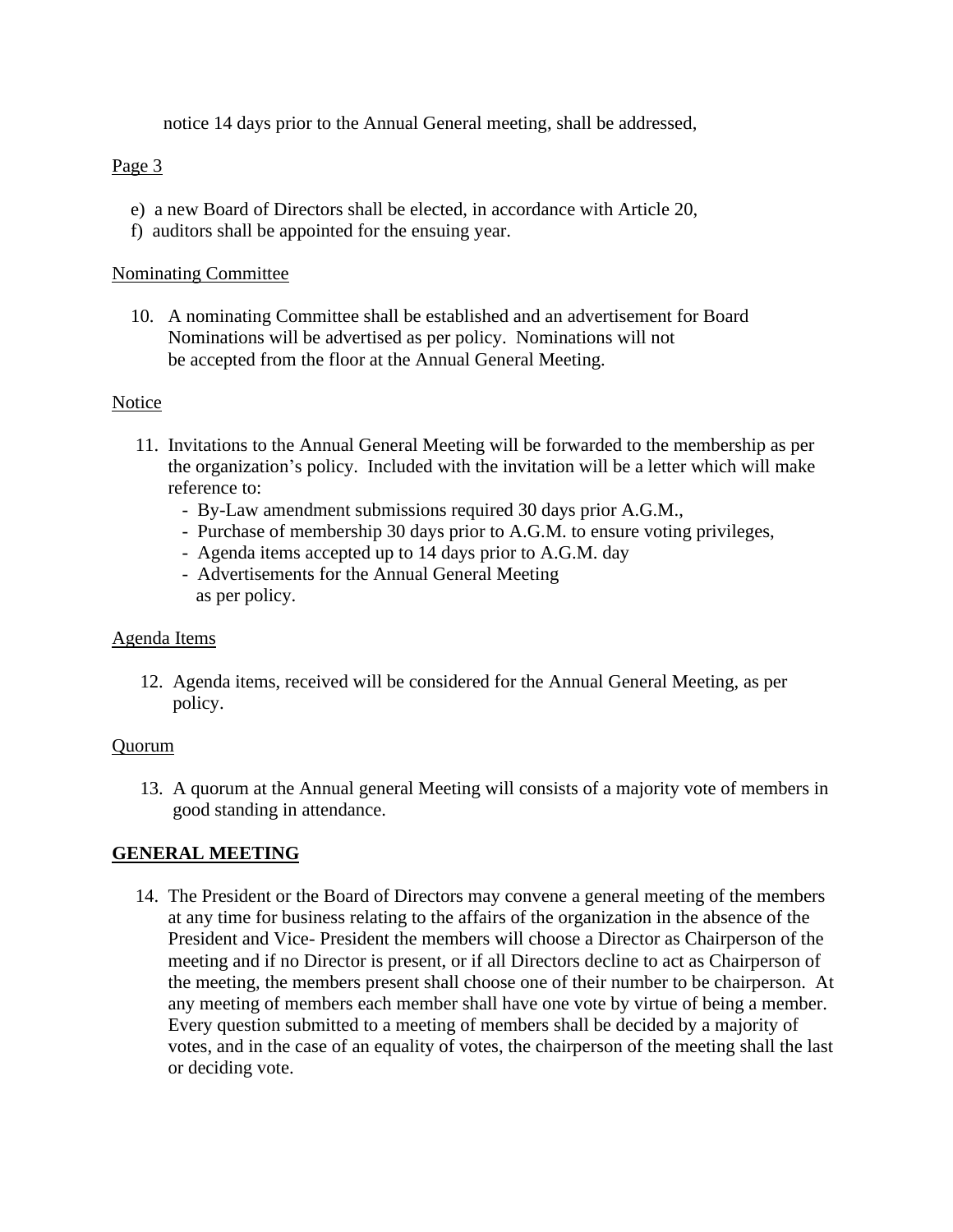Subject to the By-Laws, all meetings of members shall be conducted in accordance with "Roberts Rules of Order".

# Page 4

# **Notice**

 15. Notice in writing of a general meeting, stating the time, location of the meeting, and the general nature of the business to be transacted, shall be delivered or sent by mail, postage prepaid, at least 7 days before the date of such meeting to each member at his address as it appears on the books of the organization.

# Agenda Items

16. Any member in good standing wishing to have any matter connected with the affairs of the organization may be brought up or discussed at a general meeting shall notify the Executive Secretary of the organization in writing of such matter at least 14 days before the meeting. Upon receipt of such a notification the Executive Secretary shall present to the Executive Director the matter in question for placement on the Agenda for an emergency meeting of the Board of Directors.

### **Ouorums**

17. A quorum will consist of a majority vote of members in good standing in attendance.

# **BOARD OF DIRECTORS**

 18. The affairs of the organizations shall be directed by a Board of Directors. The Board of Directors may exercise all such powers and do all such acts and things as may be exercised or done by the organizations and are not expressly required to be done by the organization at a general meeting of members. Each Director shall hold office for a term of two (2) years. Directors can serve an unlimited number of terms as approved by the Board. There shall be a Board of Directors numbering not fewer than six (6), who shall be representative of appropriate lay, professional, business and government organizations with the area of the region.

# Qualifications

 19. All Directors shall be eighteen years of age or more and shall be a member of the organization. If a person who is not member of the organization is elected to the Board of Directors, they shall become a member of the organization within ten (10) days of his election as a Director, and if he fails to become a member within such ten (10) days, he thereupon ceases to be a Director and shall not be re-elected or re-appointed unless he is first a member of the organization No employee, relative, spouse, or past staff (within the past two years) shall be eligible for election to the Board of Directors. As per policy.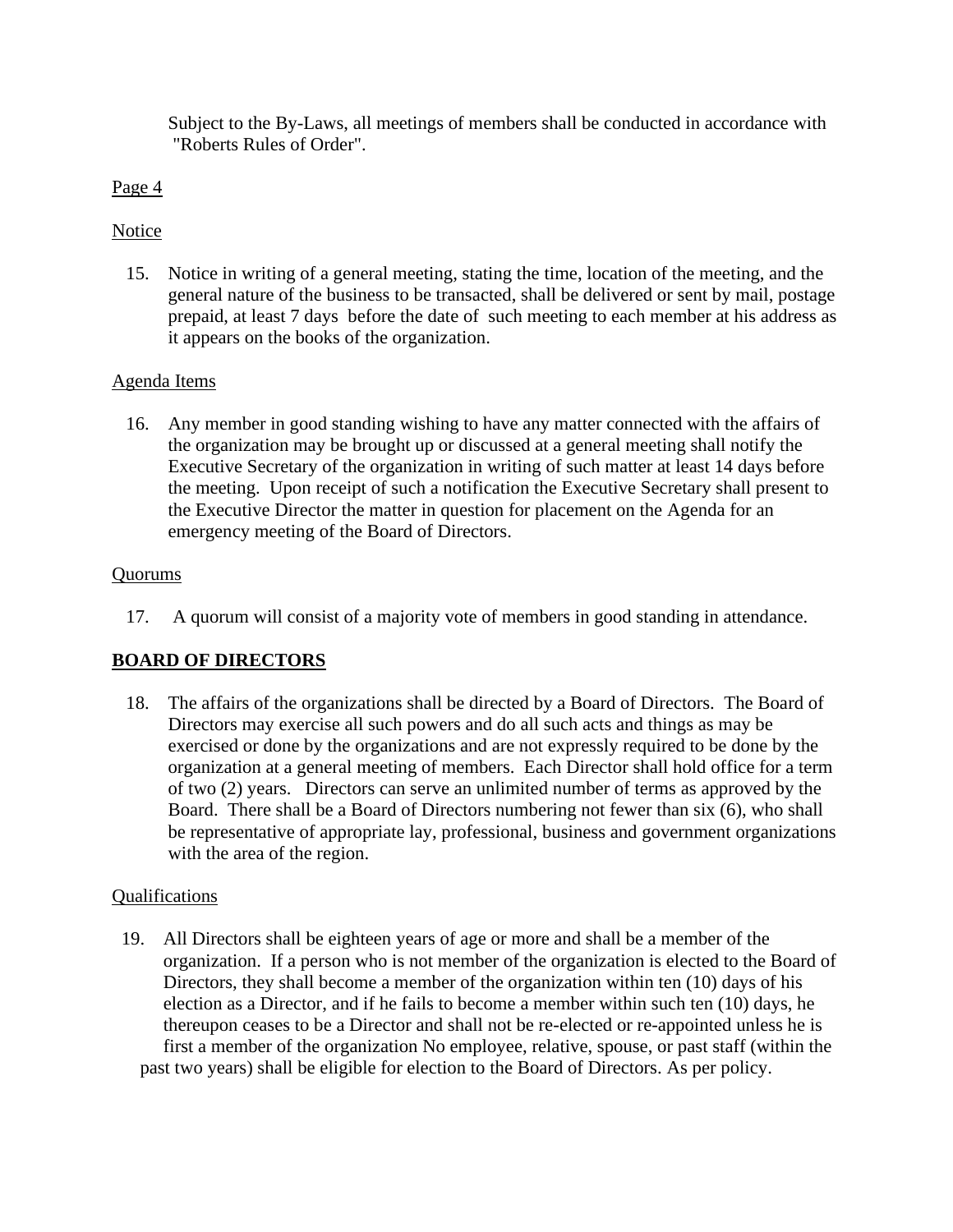# Composition of the Board

- 20. The officers of the organization shall consist of the President, Vice-President, Immediate Past- President, the Treasurer and six (6) Directors or whichever the number the Board may so choose.
- 21. a) PRESIDENT The President shall be elected by the Board of Directors from among its number at the first meeting of the Board of Directors after the annual election of the Board of Directors or after the Office of President becomes vacant for any reason. The President may be removed by two-thirds vote of the Board of Directors.
	- b) VICE-PRESIDENT The Vice-President shall be elected by the Board of Directors from among its numbers at the first meeting of the Board of Directors after the annual election of the Board of Directors. The Vice-President may be removed from office by a twothirds (2/3) vote of the Board of Directors.
	- c) TREASURER The Treasurer shall be appointed by the Board of Directors from among its number. The Treasurer may be removed by a two-thirds vote of the Board of Directors.

### Authorization of Officers

- 22. The President shall, if present, preside at all meetings of the Board of Directors and of the members. S/He shall sign all instruments that require signature, shall be an ex-officio a member of every committee and subcommittee to which s/he is not a member, and shall have such other duties and powers as may from time to time be assigned from the Board of Directors.
- 23. The Vice-President shall be vested with all the powers and shall perform all the duties of the President, in the absence disability or refusal to act of the President. In the event that the Office of President becomes vacant because of the President's death, resignation or removal, the Vice-President shall have the authority and shall perform all duties of the President until the next annual election or until a new President is elected or appointed. In such case, one Director of the Board shall be elected by the Board to the Office of Vice- President. The Vice-President shall have other powers and duties as may from time to time be assigned to him by the Board of Directors.
- 24. The Treasurer shall ensure the care and custody of all the funds and securities of the organization which shall be deposited in the name of the organization in such Bank or in such depository as the Board of Directors may direct, shall ensure the financial records and books of account of the organization are in order and shall perform such other duties as the Board of Directors requires. Custody of Corporate seal?

Page 6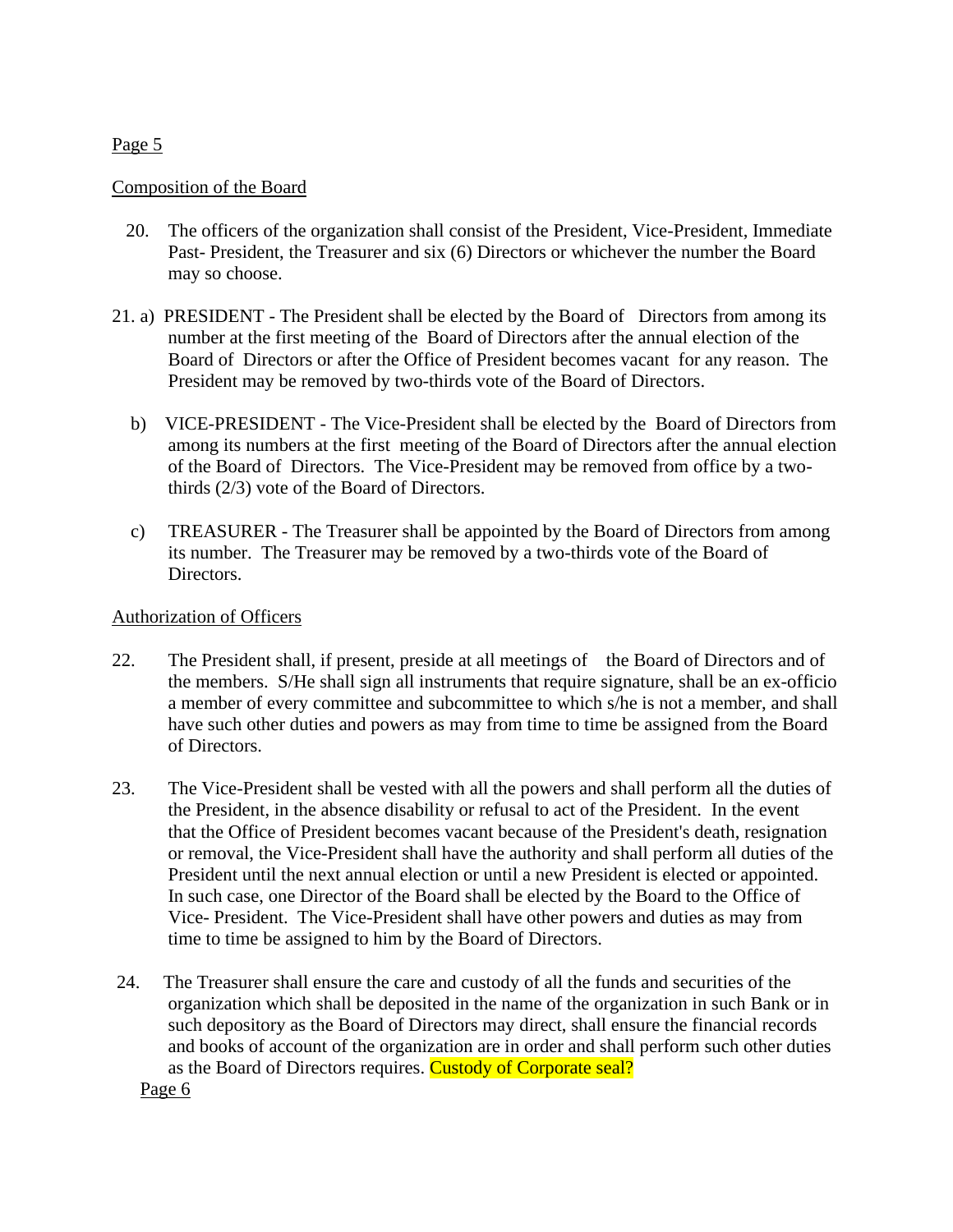# Vacancies

 25. As long as a quorum of Directors remains in office, the Board of Directors may fill vacancies, however caused, by appointment of qualified members of the organization. If there is not a quorum of Directors remaining in office, the remaining Directors shall forth with call a special general meeting of the members to fill the vacancies. All vacancies shall be filled at each annual meeting.

#### Remuneration

- 26. Every director and officer of the Seizure & Brain Injury Centre and their heirs, executors and administrators and estate and effects, respectively, shall from time to time and at all times be indemnified and saved harmless out of the funds of the Seizure & Brain Injury Centre from and against:
- a) all costs, charges and expenses whatsoever that such director or officers sustains or incurs in or about any action, suit or proceeding that is brought, commenced or prosecuted against him for or in respect of any act, deed, matter or thing whatsoever made, done or permitted by him in or about the execution of the duties of his office and
- b) all other costs, charges and expenses that he sustains or incurs in or about or in relation to the affairs of Seizure & Brain Injury Centre except such costs, charges or expenses as are occasioned by his own wilful neglect or default.
- c) Directors shall serve without remuneration and no Director shall directly, or indirectly, receive any profit in his position as such; provided that a Director may be reimbursed for reasonable expenses incurred by his in the performance of his duties.

#### Code of Responsibility

- 27. The Directors shall abide by the following Code of Responsibility:
	- a) Directors/Committee Members shall be familiar with the organizations structure, goals or objectives, activities publications and programs.
	- b) Directors/Committee Members shall be familiar with the organization's budget process and financial situation and ensure an annual review by a reputable Chartered Accounting firm.
	- c) Directors/Committee Members shall declare all conflicts of interest.
	- d) Directors/Committee Members shall regularly attend Board meetings and meetings of Committees of which they are members.
	- e) Directors/Committee Members shall be familiar with, and shall review, the minutes of Board Meetings and minutes of Committees of which they are members.
	- f) Directors/Committee Members shall ensure that Committees including the Executive Committee if any, report on the exercise of any delegated authority to the Board of Directors and do not overstep their authority.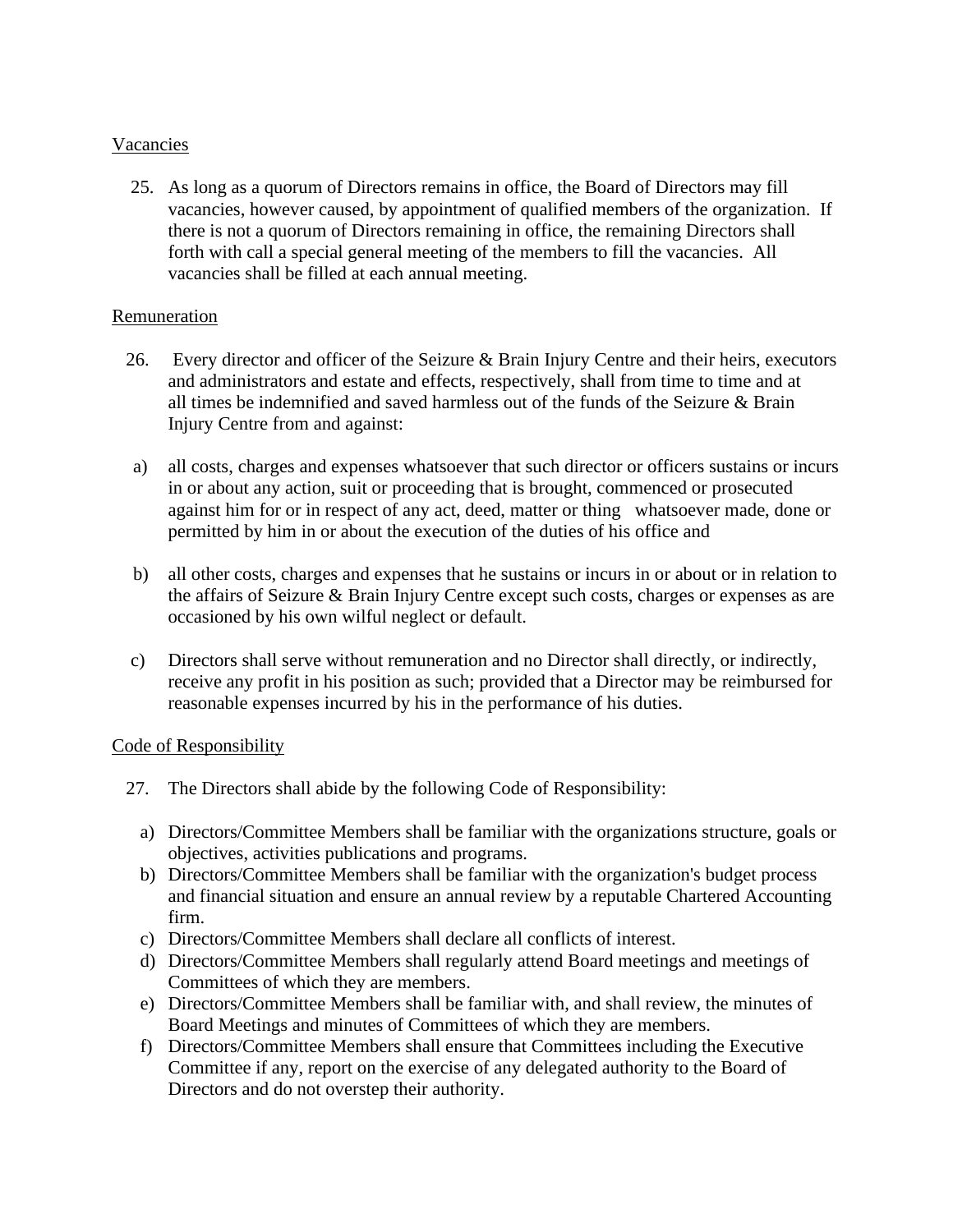# PAGE 7

- g) Directors/Committee Members shall ensure that the organizations have access to competent legal and accounting services.
- h) Directors/Committee Members shall ensure that the Board of Directors as a whole determines the policies and directs the affairs of the organization.

### Conflict of Interest

28. Every Director who in any way directly or indirectly or who has a spouse who in any way directly or indirectly has an interest in a proposed or existing contract or transaction of the organization shall make a full and fair declaration of the nature and extent of the interest in writing at a meeting of the Board of Directors. In the case of a proposed contract or transaction, the declaration of interest shall be made at the meeting of the Board of directors at which the question of entering into the contract or transaction is first taken into consideration, or, if a Director initially has no vested interest and then has a vested interest, or is not a Director and then becomes a Director, in the case of an existing or proposed contract or transaction, the declaration shall be made at the first meeting of the board of directors after he becomes a Director or the interest comes into being. After making such a declaration, no Director shall vote on such a contract or transaction nor shall he be counted in the quorum in respect of such contract or transaction. If a Director has made a declaration of an interest in a contract or transaction in compliance with this clause, he is not accountable to the organization for any profit realized from the contract or transaction. If a Director fails to make a declaration of his interest in a contract or transaction in compliance with this clause, he shall account to and reimburse the organization for all profit realized by him, directly or indirectly, from such contract.

#### Termination

- 29. The office of a Director of the organization shall be vacated if:
	- a) by notice in writing to the organization the Director resigns his office. Resignations of

 members shall be effective in accordance with their terms or forthwith upon acceptance by the Board of Directors, whichever is sooner.

- b) the Director or his spouse becomes an employee of the organization
- c) the Director fails to attend fifty percent (50%) of the meetings of the board in any year or three (3) consecutive meetings of the board without legitimate reasons during their term and is asked to resign.

 d) by a resolution the members of the organization pass, by at least two-thirds of the vote cast

> at a general meeting of which notice specifying the intention to pass such resolution has been given, a motion to remove any Director from office before the expiration of the term of office, and may be a majority of votes cast at that meeting elect a member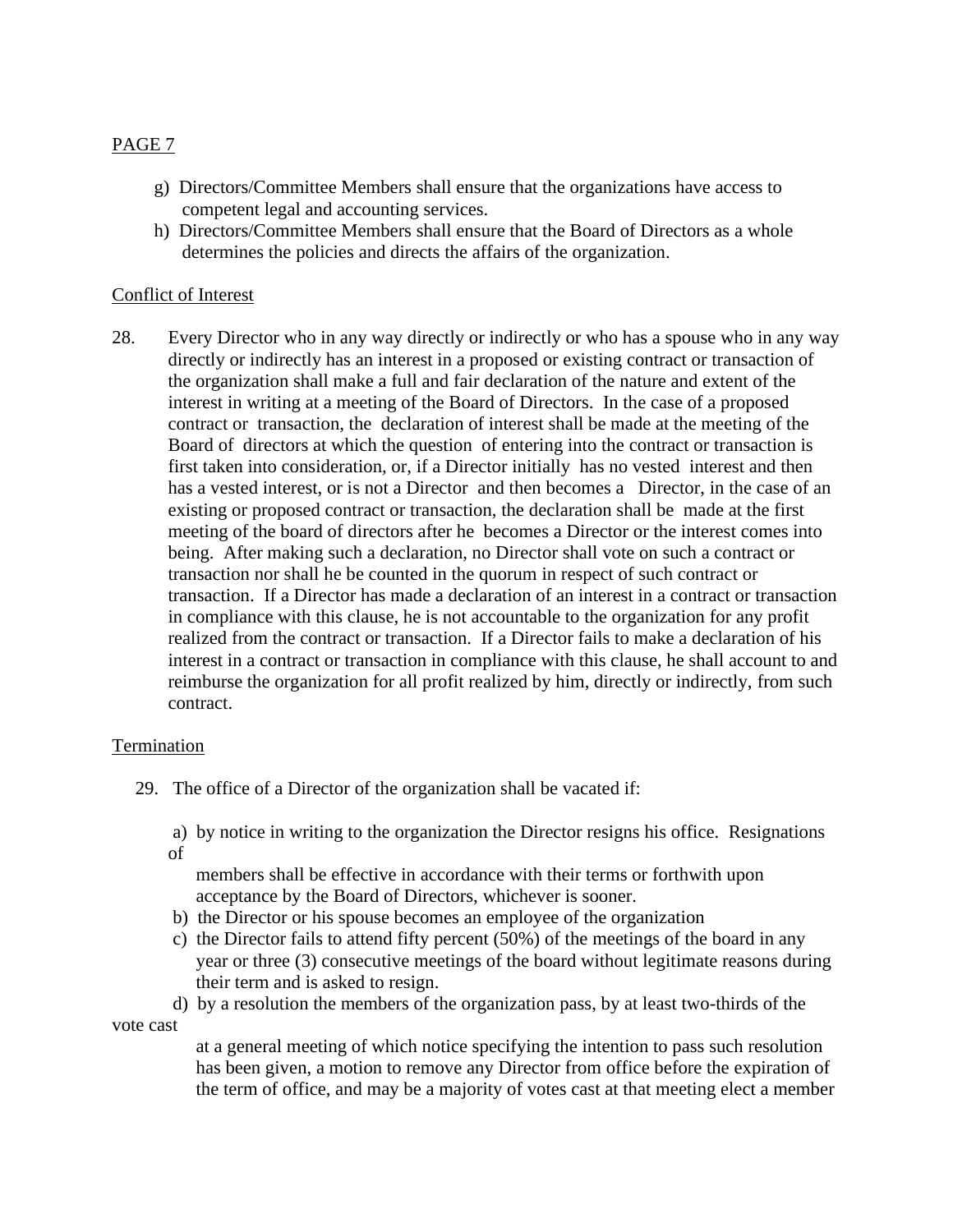in good standing in his stead for the remainder of the term.

### Page 8

# **BOARD MEETINGS**

### Frequency

 30. The Board will schedule meetings on a monthly basis except July and August when the Executive is empowered to act as the Board

# Notice

 31. Members of the Board shall be notified in writing (electronic) of meetings at least five days prior to a scheduled meeting. In case of an emergency meeting the Directors will be contacted by telephone/e-mail. An error or omission in giving notice for a meeting of Directors shall not invalidate the meeting or proceedings taken provided criteria for a quorum is met. Directors may at any time waive notice of any meeting and may ratify or approve any or all proceedings taken at such meeting.

### Agenda Items

Anyone wishing to have a topic placed on the Agenda for a regular Board Meeting must notify the Executive Director, 5 business days prior to the next scheduled meeting, as per policy.

#### Quorum

 33. No business of the organization shall be transacted by its Directors except at a meeting of the Board of Directors at which a majority of Directors are present. Questions arising at any meeting of the Board of Directors shall be decided by a majority of votes. The Chair shall abstain from a vote unless a second or deciding vote is required. Should it be impossible to have a quorum present at a meeting a majority of Directors must be contacted for their approval or disapproval or the resolution at hand (in order to obtain a majority vote), unless the Executive Committee is empowered by the Board of Directors to act on its behalf and reports to the Board at the following meeting of the Board. Subject to the By-Law, all meetings of the Board shall be conducted in accordance with "Roberts Rules of Order".

# **COMMITTEES**

 34. There shall be three types of committees; the Executive Committee, Standing Committees and Ad Hoc Committees, whose purpose shall be to gather information and advise or recommend course of action to the board. These committees shall be governed by the following procedures.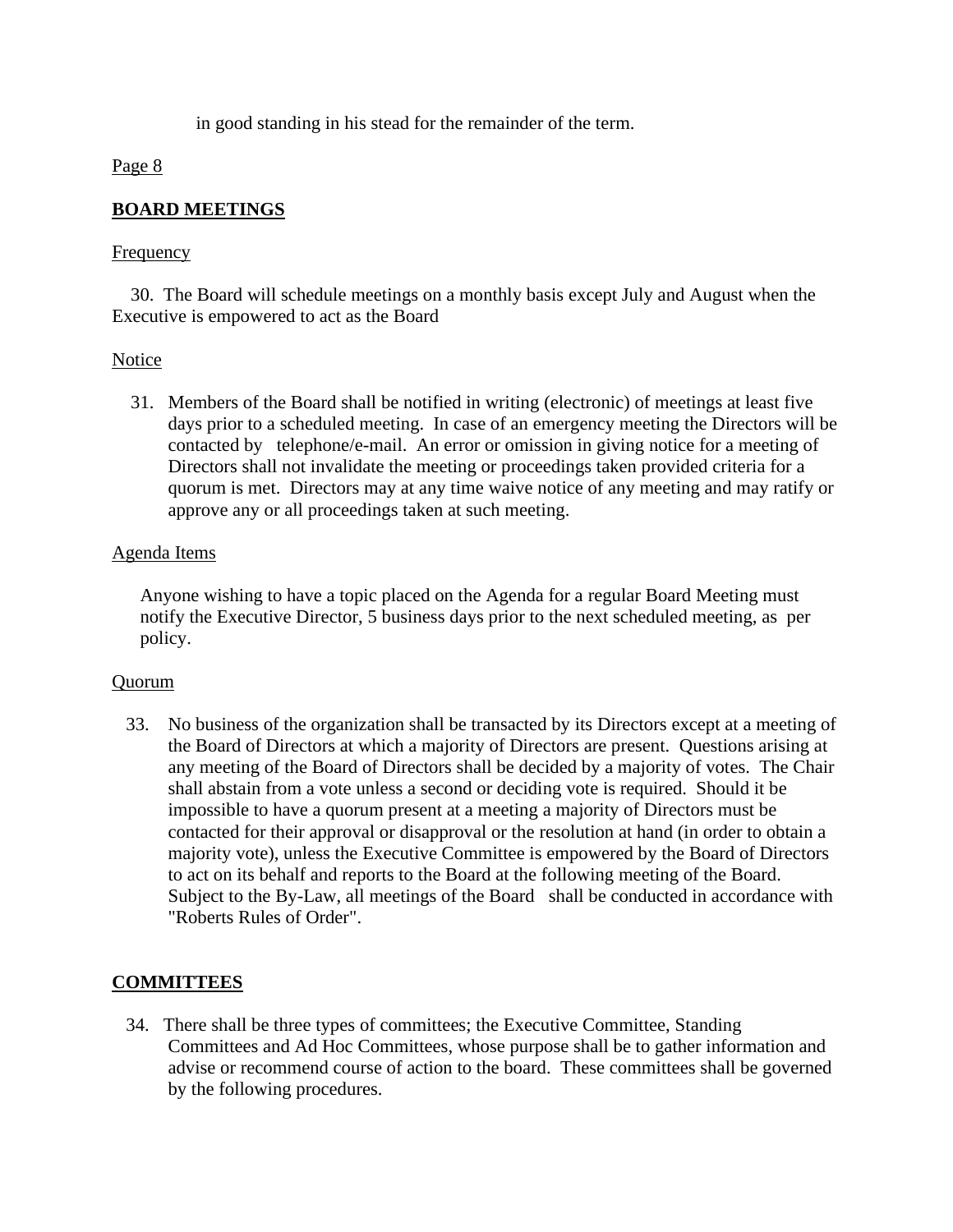### Executive Committee

 35. The Executive Committee is empowered by an annual resolution by the Board of Directors to act on its behalf throughout the summer months. The Executive Committee is comprised of the President, Vice-President, and Treasurer, or delegate as may be assigned. The Executive Committee shall report to the Board at the following Board meeting.

The following provisions and restrictions shall apply to the Executive Committee:

- a) Any member of the Executive Committee except the President may be removed or replaced at any time by the Board of Directors and shall cease to be a member of the Executive Committee upon ceasing to be a Director of the Board.
- b) The President shall cease to be a member of the Executive Committee upon ceasing be a Director, unless re-elected.
- c) The Board of Directors, may, from time to time by resolution, modify, dissolve or reconstitute the Executive Committee and make regulations with respect to and impose restrictions upon the exercise of powers hereby delegated.
- d) The meetings and proceedings of the Executive Committee shall be governed by the provisions in the By-Law for regulating meetings and proceedings of the Board of Directors so far as the same are applicable thereto.
- e) The Executive Committee may invite such Directors, Officers, and employees as it may see fit to attend its meetings and to take part in the discussion and consideration of the affairs of the organization.

# Standing Committees

- 36. The Standing Committees of the Board shall be as decided upon by the Board of Directors. The following provisions and restrictions apply to Standing Committees:
- a) Standing Committees shall have only such purpose and authority as defined in the specific terms of reference for each, and as delegated by the Board of Directors. The Board may prescribe the duties and authority of Committees. Committees shall have only such authority as is delegated to them by the Board of Directors. The Board of Directors may at any time, by a majority vote, dissolve any Committee, any at any time revise the duties and authority of any committee, and may at any time remove any person from any Committee and substitute another person for such person or may add persons to or remove persons from Committees.
- b) Standing Committees shall be comprised of Board Members (one of whom shall be appointed by Board as Committee Chairperson), and/or other volunteer, and or employees of the organization, employees of the organization shall not have a vote on any committee.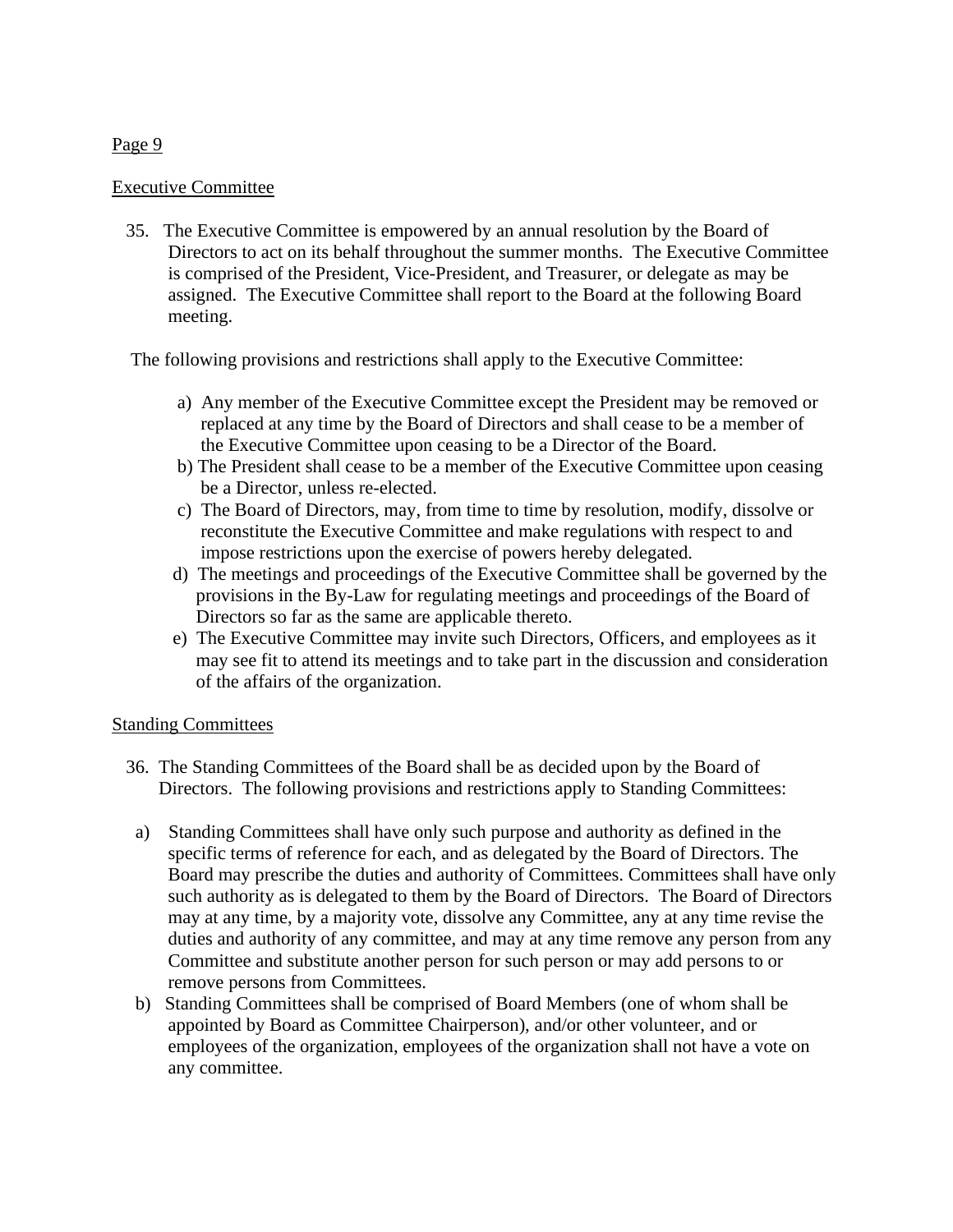- c) The President of the organization is automatically a full member of any Committee of the Board, and the Executive Director is automatically an Ex-officio (non-voting) member of all Committees.
- d) Unless otherwise determined by the board of Directors, a majority of the members of a Committee shall be a quorum. Questions arising at any meeting of a Committee shall be decided by a majority of votes and in the case of an equality of votes, the Chairperson shall have the last and deciding vote. All decisions at any meeting of a Committee will be referred by the Committee Chairperson, or alternate, to the Board of Directors for confirmation or revocation.
- e) Agendas and information packages shall be made available to all Committee members (in advance of the meeting if possible).
- f) Minutes shall be taken at each Committee meeting and shall be provided to all members of the Committee and to the Board of Directors.
- g) Committee proceedings shall be governed by "Roberts Rules of Order".

### Ad Hoc Committee

37. Ad Hoc Committees shall have such membership, purpose and direction as is designated by the Board. All proceedings shall be governed by the provisions and restrictions as per policy.

# **FRENCH LANGUAGE SERVICE**

38. The organization shall provide bilingual service, in two official languages, as per policy.

#### **SIGNING OFFICERS**

39. The Board of Directors may from time to time by resolution designate which officers may sign documents on behalf of the organization.

# **FISCAL YEAR**

40. The fiscal period of the organization shall terminate on the thirty-first day of March in each year.

# **BORROWING**

- 41. The organization, upon agreement of a majority of the members of the Board of Directors, may enter into a loan agreement with a Bank, Trust Company, or other such business, provided:
	- a) the funds borrowed are used to further the interests of the organization or the population it serves, and provided that repayment terms are within the means of the organization.